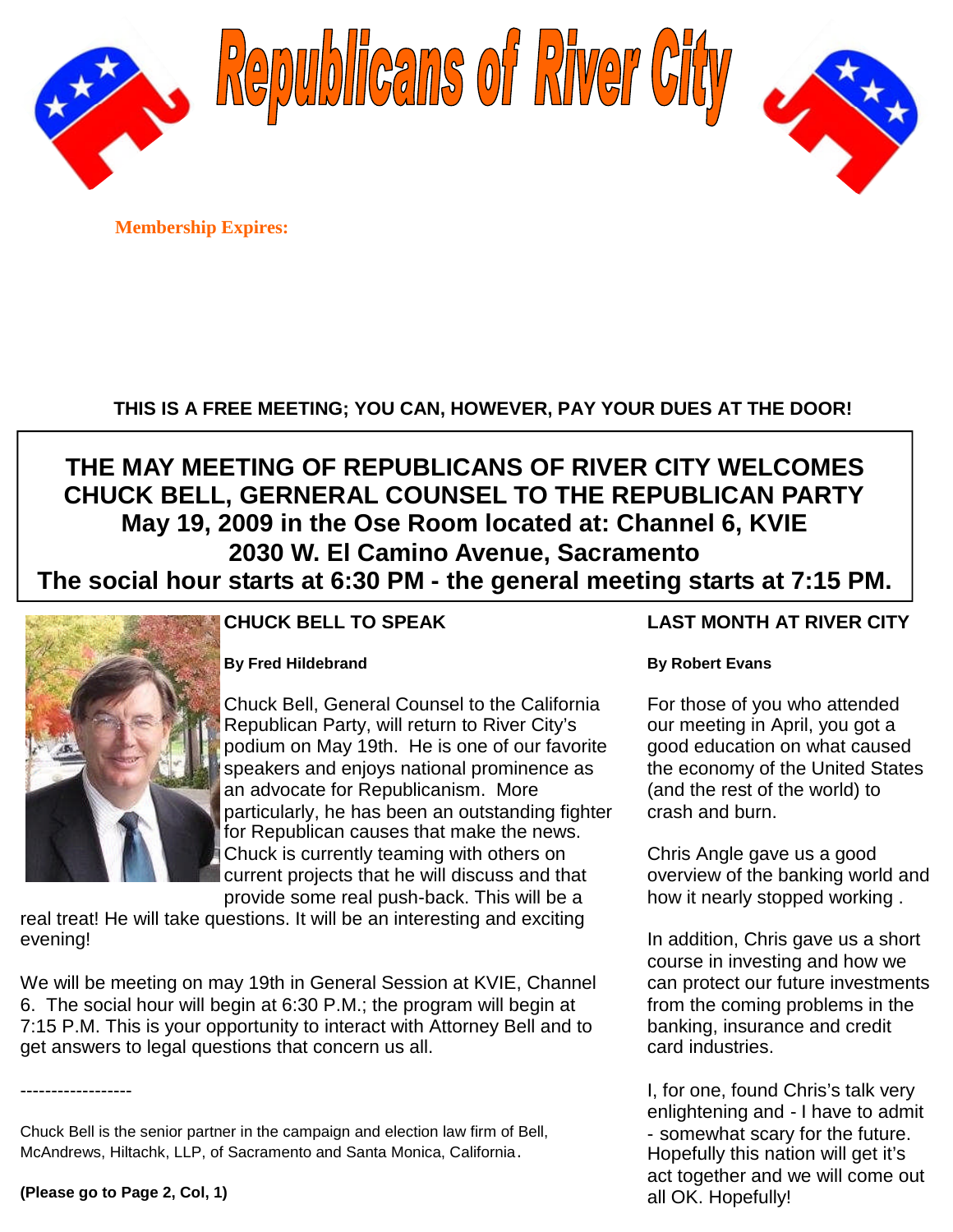#### **Page 2**

# **CHUCK BELL TO SPEAK**

He is a graduate of Stanford University (A.B. 1968) and the Stanford Law School (J.D. 1974).

He is the President of the Republican National Lawyers Association (RNLA), a 4,000 member association of Republican lawyers throughout the U.S. RNLA is the leading Republican lawyer organization that promotes efforts to ensure the integrity of American elections and educates Republican lawyers concerning threats to election integrity.

He specializes in federal, state and local election law.

He is the General Counsel to the California Republican Party (which he has represented for all but five years since 1980). He represented Governor Schwarzenegger during the 2003 recall election and in litigation matters after his election through 2007. He also has represented all Republican governors and nominees for governor since 1982.

He has represented the California Republican Party before the U.S. Supreme Court in two cases, California Democratic Party v. Jones (2000) and McConnell v. Federal Election Commission (2003), was amicus counsel in two other cases (Crawford v. Marion County Election Board (2008) [affirming constitutionality of Indiana's photo voter ID law] and McIntyre v. Ohio Election Commission (1996)[affirming right to anonymous speech]. He currently is representing the California Republican Party and the San Diego Republican Party in Republican National Committee et al. v. Federal Election Commission, which is likely to be heard by the U.S. Supreme Court later this year.

He served as chairman of California Lawyers for McCain-Palin and a member of Senator McCain's 50-member National Legal Advisory Committee.

He is co-proponent with Senator George Runner of the Vote SAFE Initiative that will be circulated to provide for photo voter ID for in-person voting and greater

ID protections for absentee voting, as well as ensuring overseas military voters' ballots have greater protections.





**Carl Burton, President**

### **Why is the Republican Party Shrinking?**

Is it because the Republican Party is seen as the party of the rich and Wall Street?

Or could one of the reasons it is shrinking is because there are large number of individuals in this country that view the Republican Party as intolerant or not relevant to them or meeting their needs and those of their family members and friends?

Or could one of the reasons be that most Americans want government to stay out of their bedrooms and hospital rooms?

Or could one of the reasons be that right now, most voters are not concerned about social issues but they are concerned about the economy and jobs?

If the Republican Party has any serious interest in returning to power or becoming the majority party, it should organize itself around jobs, economic issues, limited government and national security.

Sacramento County Republican Registration has fallen in recent years and if we are to see a reversal in the downward trend we must do a better job of registering voters and getting our message out. Remember the

Republican Party is the party of Freedom. And this month, Republicans of River City will register voters at the Sacramento County Fair, starting on Thursday May 21 and ending on Monday, May 25. If you can help, please let me know; email me at carl@rrcgop.org or call me at 916- 485-5741.

Sacramento County Registration:

| Oct 2004 | Democrat   | 279,400 |
|----------|------------|---------|
|          | Republican | 229,595 |

March 2008 Democrat 303,200 Republican 212,226



# **ON THIS DATE IN HISTORY**

May 6, 1960 - President Dwight Eisenhower signs Republicans' Civil Rights Act of 1960, overcoming 125 hours of aroundthe-clock filibuster by 18 Senate Democrats.

May 10, 1866 - U. S. House passes Republicans' 14th Amendment guaranteeing due process and equal protection of the laws to all citizens; 100% of Democrats vote NO.

May 22, 1856 - For denouncing Democrats' pro-slavery policy, Republican U. S. Senator Charles Summer (R-MA) is beaten nearly to death on the floor of the Senate by U. S. Representative Preston Brooks (D-SC).

May 29, 1902 - Virginia Democrats implement new state constitution, condemned by Republicans as illegal, reducing African-American voter registration by 86%.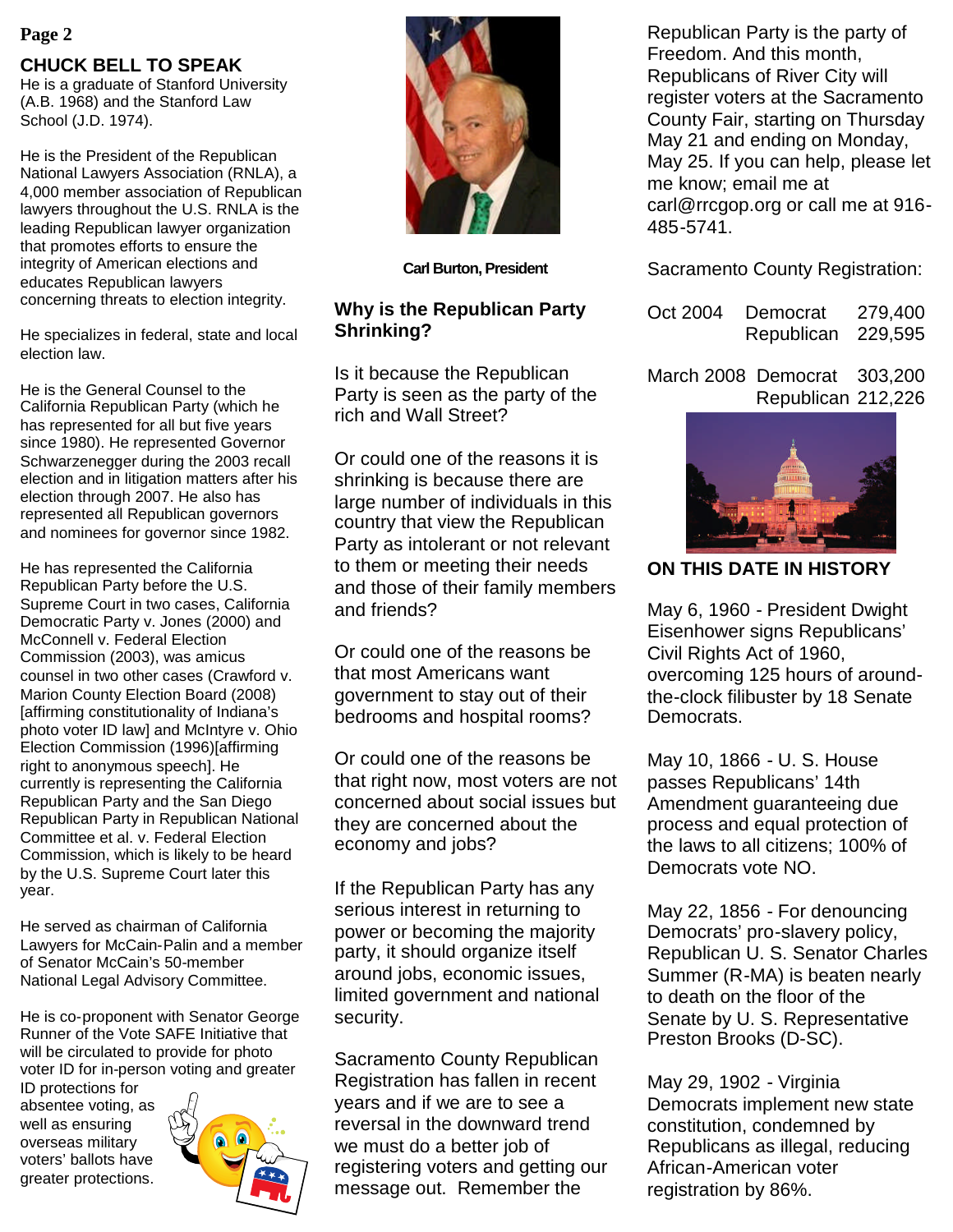# **Page 3 IN MY OPINION:**

#### **by Chris Angle**

#### **The 'Specter' Of A Permanent Minority Party**

With Arlen Specter's defection to the Democrats, the Republicans have taken a blow that practically eliminates their influence in Washington. Despite brave talk from certain activists and Party leaders, the Republican Party is in a major crisis that will not likely be resolved by a 2010 replay of 1994, with a resurgent Republican Party retaking control of Congress. A collapse such as the one the Republicans have undergone (losing the White House and both Houses of Congress in 3 years) does not occur because a political party puts up a bad candidate for President, or because of a biased media establishment, but is rather an indication that a party has taken a wrong turn at some point. While many in the Party are debating what errors were made, there are clearly several that have combined to largely remove Republican influence from Washington for the time being.

Firstly, the Republicans have lost their traditional advantage over the Democrats on foreign policy, largely due the handling of the conflict in Iraq. The failure to find stockpiles of WMD's and the lack of preparation for what would come after major combat operations made the Bush Administration (and by extension Republicans) appear incompetent. Continued exhortations to "stay the course", rather than help matters, actually ended up making the Administration look helpless.

Secondly, the Republicans have lost their traditional advantage as having the reputation of being the Party of fiscal responsibility. When the Republicans were in control of Washington, they abandoned their small government, fiscally conservative roots. Not only did a Republican Congress massively

increase government spending, but a Republican President appeared to be unaware that the office of U.S. President comes equipped with a veto pen. Now that Obama and the Democrats are massively increasing the size of government beyond what the public appears to be comfortable with, the Republicans currently lack the credibility on the issue to mount an effective opposition to them.

In addition to losing credibility on a couple of issues, the Party has taken it upon itself to shrink its base. Under Reagan, the Republican Party was truly a "big tent" Party that was able to integrate different people with somewhat differing views. Today, the Party has become more homogenous on issues to the point where it has effectively exited New England, being unable to produce congressional candidates (apart from a couple of Senators) with values and opinions that play well in that part of the country. While Arlen Specter is an opportunist who was always going to do what was best for himself, the vitriol from some Republicans that accompanied his vote for the Obama budget (words like 'traitorous' and 'retribution') sent a signal to people who might be open to Republican ideas that they are not welcome if they differ in any way from what is considered to be Republican orthodoxy. While this state of affairs may be acceptable to certain Party factions, it is not the way to build a national party or a lasting Republican majority.

Until the Republicans broaden their base and restore their credibility on certain issues, they will continue to lose elections. While some in the Republican Party appear to have recognized the need to restore the Party's credibility on certain issues (i.e. returning to small government roots), many still view the term 'compromise' with disdain. Politics, however, is about the art of the possible, and some compromise is necessary if one is to build a dominant political party. A Party that is broad-based and wins elections furthers the goals of its factions more effectively than one that remains

ideologically pure, and yet fails to win elections (and power). The treatment of Specter, and other Republicans with views similar to his, indicates that the Republicans have not yet absorbed this lesson. Until they do, they will be forced to learn another lesson: how to live as a permanent minority party.



#### **ADDRESS OF GOVERNOR RONALD REAGAN TO CALIFORNIA REPUBLICAN ASSEMBLY Lafayette Hotel, Long Beach April 1, 1967**

In 1967, then Governor Ronald Reagan, who had run for governor on, among other issues, an assurance that he would not raise taxes, raised taxes. For doing this, newspapers jumped all over him charging hypocrisy and Republicans jumped all over him for breaking a promise.

So Governor Reagan came before a gathering of the CRA (at that time Republicans of River City was the largest CRA club) to explain why he raised taxes. This is part 4 of that speech. (**Robert Evans)**

#### **[Part 4]**

All of us, including myself, have much to be grateful to you for. We could not have won without you last November, nor will we know victory in 1968 without your wholehearted and undivided support.

But do we want to be like the nostalgic old grad who lives in the fading memory of one championship team, or do we look ahead and anticipate successive new victories? (Please Go To Page 5, Col 1)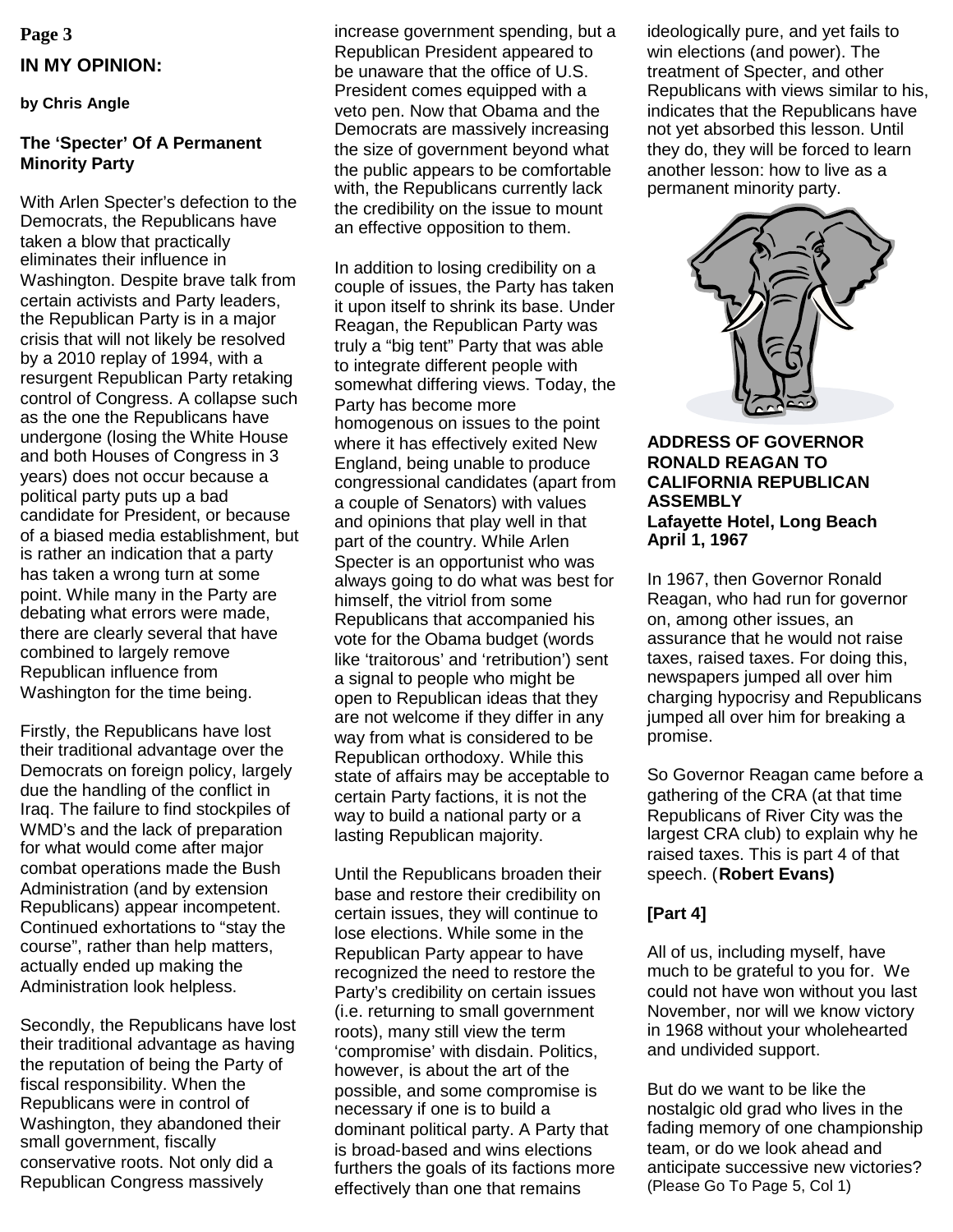#### **Page 4**



# **THE GOVERNOR'S CORNER**

Today I'm presenting the legislature with my revised budget proposal for the year 2008-2009.

schwarzenegger As everyone knows, we

are facing an extremely tough budget year. California's economy is the most diverse in the nation and that diversity has kept us strong. Personal income is up in sectors like tech, trade, tourism, and agriculture continues to grow. But here's the problem that we face right now. With the sub prime mortgage crisis and the stalled national economy, our revenues have flattened out and because of our dysfunctional budget system spending is going up no matter what. And, on top of that, we don't have a rainy day fund to soften the blow in down years like the one we have right now.

Now, of course, we had to make some very difficult cuts. No one wanted to do this, but because Health and Human Services is the second largest part of the budget, this is where a lot of the cuts had to come from. I know this is going to be very difficult and this is going to be very painful. This is why I had a hard time to make those cuts. But the absolute bottom line is we cannot spend money that we do not have, plain and simple.

Like so many of those other problems that we have tackled together, this is something that has plagued our state for decades. And this is the year to solve it.

### **HAVE A LAUGH**

#### **Subject: Great Orators of the Democratic Party**

#### **Yesterday's Democrats:**

"One man with courage makes a majority." Andrew Jackson

"The only thing we have to fear is fear itself." Franklin D. Roosevelt

"The buck stops here." Harry S Truman

"Ask not what your country can do for you; ask what you can do for your country." John F. Kennedy

#### **Today's Democrats:**

"It depends on what your definition of 'is' is.'' Bill Clinton

"Those rumors are false; I believe in the sanctity of marriage." John **Edwards** 

"I invented the Internet." Al Gore

"America is - is no longer, uh, what it - it, uh, could be, uh what it was once was. uh, and I say to myself, 'uh, I don't want that future, uh, uh for my children.'" Barack Obama

"I have campaigned in all 57 states." Barack Obama

"You don't need God anymore, you have us Democrats." Nancy Pelosi (said in 2006)

"Bill is the greatest husband and father I know. No one is more faithful, true, and honest than he." Hillary Clinton (said in 1998)

#### **Republicans of River City Board of Directors:**

Carl Burton, President Marian Higdon, Director Ed Gorre, 1st Vice President Richard Eigenheer, Director Betty Axup, 2nd Vice President Patty Hildebrand, Director Cambria King, Membership Sec'y Fred Hildebrand, Director Robert Evans, Treasurer Mary Pearson, Director Paul Green, Past President Al Rogel, Director

## **DID YOU KNOW**

Did you know you can now pay your River City dues on line?



It's easy. Just point your computer browser to REPUBLICANS OF RIVER CITY, click on JOIN, and fill out the form. Then click on the SUBMIT button and fill in the credit card information.



Volume 2009, Issue 5 P. O. Box 1776 Carmichael, CA 95609-1776

Editor: Robert Evans Telephone 359-5741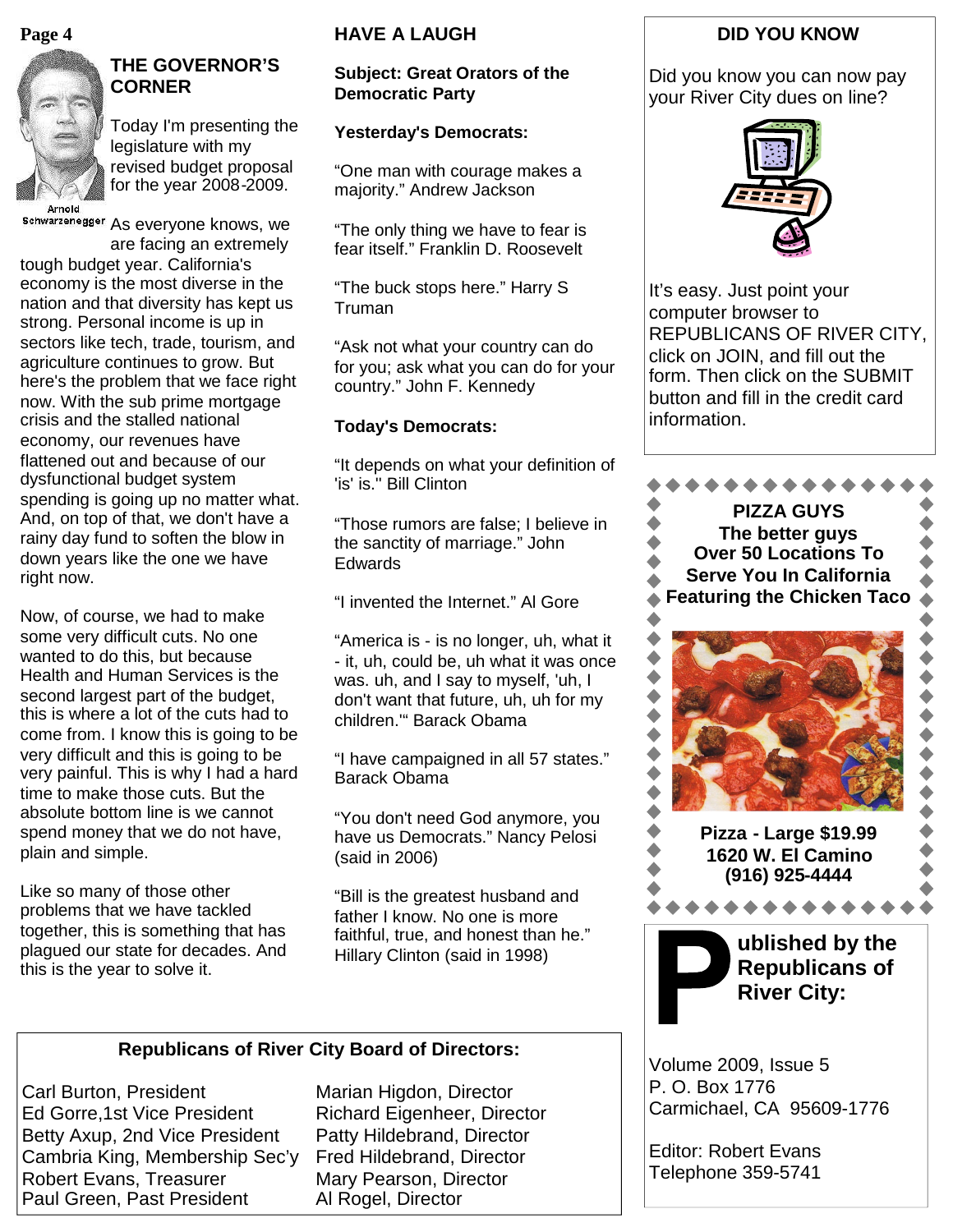If we are going to live in the past  $$ just remember, that past includes bitter defeats between 1958 and 1964. We could not have won with you if we had stooped to the intraparty warfare that characterized our years of defeat.

We have not won a war, or even complete victory in a battle. We stopped our opponent's advance and halted our own retreat. We cannot hold the present gains unless we move forward. Let me remind you: we did not win control of the Assembly; we did not win control of the Senate; we did not win the office of the Attorney General even though we had good candidates and good organization.

The 11th Commandment kept our party unified; but we were, and still are, a minority party. There is still much to be done in party building, in convincing independents and members of the opposing party that the course we chart leads to fiscal sanity, strong local government and individual rights and responsibilities.

Maybe there once was a time when our two-party system was less a difference in philosophy than a contest between partisans loyal to the old school tie, but no more. Last November, millions of people voted to change, or at least pause to review, the philosophy of the party leadership now in power. They did not just decide to change hats and join the other club for a while.

Fortunately for those millions of concerned citizens, we too had paused to take inventory. We discovered we could no longer afford the luxury of internal fighting, backbiting and throat-cutting. We discovered our philosophical difference with those presently in power was greater than any grudge or split within our own ranks. Were ready and in position to offer an alternative for those concerned citizens who wanted to join with others, not to win a contest, but to preserve a way of life.

**Page 5** Ne must keep the door open  $-$  not require unanimity of thought. We must keep the door open – offering our party as the only practical answer for those who, overall, are individualists. And because this is the great common denominator – this dedication to the belief in man's aspirations as an individual – we cannot offer them a narrow sectarian party in which all must swear allegiance to prescribed commandments.

> Such a party can be highly disciplined, but it does not win elections. This kind of party soon disappears in a blaze of glorious defeat, and it never puts into practice its basic tenets, no matter how noble they may be.

> The Republican Party, both in this state and nationally, is a broad party. There is room in our tent for many views; indeed, the divergence of views is one of our strengths. Let no one, however, interpret this to mean compromise of basic philosophy or that we will be all things to all people for political expediency.

> In our tent will be found those who believe that government was created by "We, the People;" that government exists for the convenience of the people and we can give to government no power we do not possess as individuals; that the citizen does not earn to support the government, but supports a government so that he may be free to earn; that, because there can be no freedom without law and order, every act of government must be approved if it makes freedom more secure and disapproved if it offers security instead of freedom.

> Within our tent, there will be many arguments and divisions over approach and method and even those we choose to implement our philosophy. Seldom, if ever, will we raise a cheer signifying unanimous approval of the decisions reached. But if our philosophy is to prevail, we must at least pledge unified support of the ultimate decision. Unity does

And here is the challenge to you. It is the duty and responsibility of the volunteer Republican organizations, not to further divide, but to lead the way to unity. It is not your duty, responsibility of privilege to tear down, or attempt to destroy, others in the tent. As duly chartered Republican organizations, we can all advance our particular sectarianism or brand of candidates for the party to pass on openly and freely in a primary election.

But, as volunteer organizations, we must always remain in a position that will let us effectively support the candidates chosen by the entire party in a primary. To do less is a disservice to the party and, more importantly, to the cause in which we all believe.

Our 11th Commandment is perhaps more profound than we realize. "Thou shall not speak ill of any Republican." To do so means we are inhibited in the support we can give that Republican if he should become the nominee of our party. Certainly our task is harder if we must challenge and refute charges made by our opponents if those charges were first uttered by us.

It is my belief that, as Governor, I should neither endorse a primary candidate nor involve myself behind the scenes in primary campaigning. To do so is a misuse of the office with which I have been entrusted. When the primary is over, I believe I have a commitment – a contract if you will – to wholeheartedly support every candidate chosen by the party.

You, on the other hand, as individuals and as an organization, should be so involved. You, by your membership in a volunteer group, have proven you are activists – leaders in furthering the philosophy which brings us together. You must, therefore, be leaders in setting campaign standards – ready to endorse the party choice – just as ready to repudiate any candidate or **(Please Go To Page 6, Col 1)**